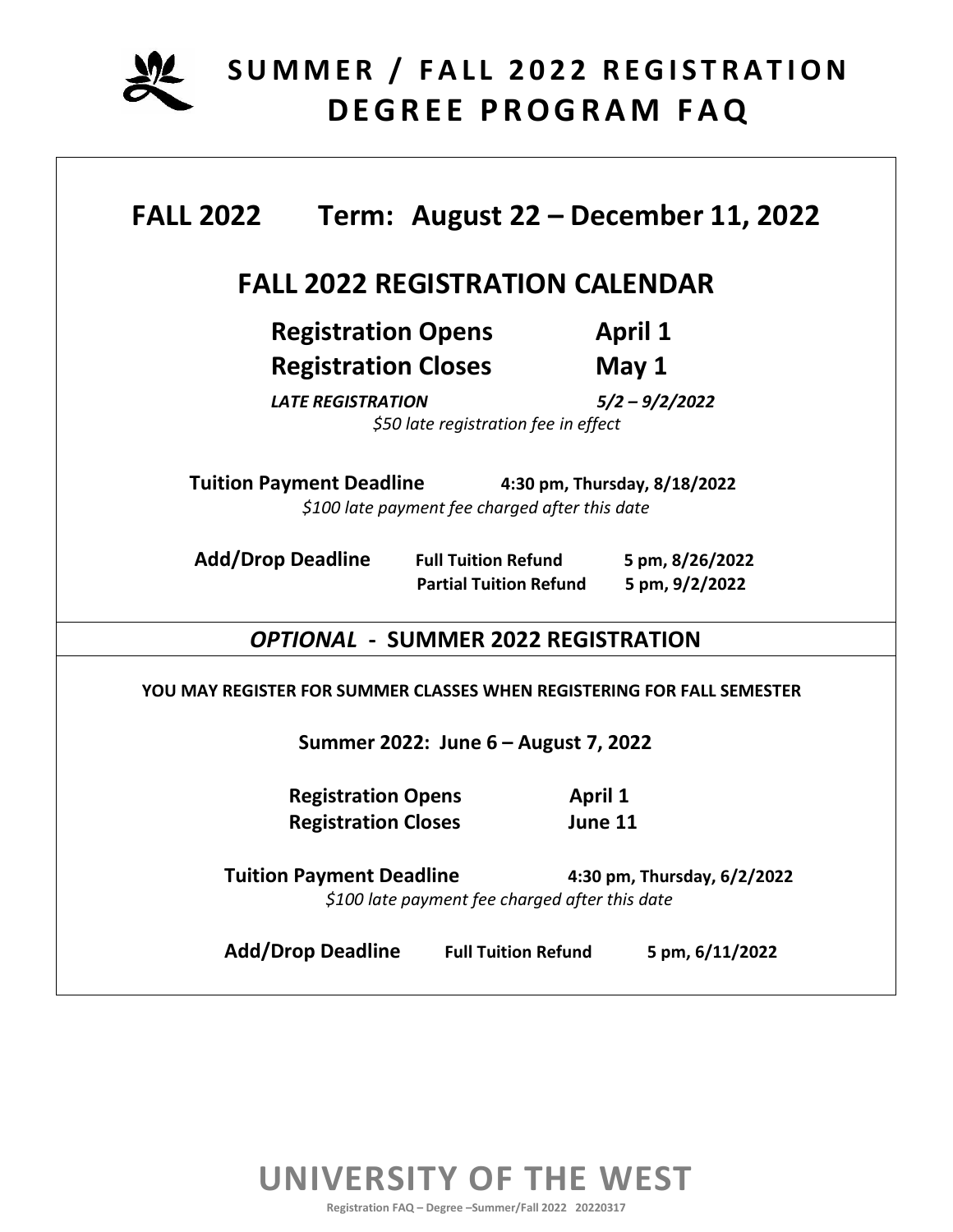

### **REGISTRATION PROCESS**

- **1. CHOOSE your classes and enter them on Registration Form**
- **2. SUBMIT registration form to your advisor (advisor email list follows FAQ)**
- **3. DISCUSS your options and your progress with your advisor in person or remotely via phone, email, facetime, etc.** 
	- **Your Advisor will forward your approved registration form to the Registrar's Office for schedule entry.**
	- **Registrar's office will notify you by email when your registration is complete.**
- **4. VERIFY your schedule is correct by checking the Student Portal.**

### **HOW DO I CHOOSE MY CLASSES? Undergraduate Students**

1. Review the schedule and make your tentative selections. Program requirements are outlined in the catalog.

2**. EMAIL your Academic Advisor** to schedule an appointment to review your proposed schedule. Together, you should also review your overall progress towards graduation. Take advantage of this time to discuss any issues that might be affecting your success, satisfaction, or security.

### **HOW DO I CHOOSE MY CLASSES? Graduate Students**

- 1. Review the schedule and make your tentative selections. Program requirements are outlined in the catalog.
- 2. **EMAIL your Program Advisor** to schedule an appointment to review your proposed schedule. You should also discuss your progress, goals, aspirations, etc. Take advantage of this time to discuss any issues that might be affecting your success, satisfaction, or security.

### **CAN I REGISTER ONLINE?**

Yes, you can! Once your advisor has approved your schedule you may enter it directly through the UWest student portal.

NOTE: This option is open to students who meet prerequisite requirements and have no financial or other holds. If you are taking any courses that require prerequisite waivers or if there is a hold on your record, you will need to register through the Registrar's Office.

*Warning:* Online registration is only open to students while registration is open. Students registering during late registration must email their approved registration forms to Registrar@uwest.edu.

# **UNIVERSITY OF THE WEST**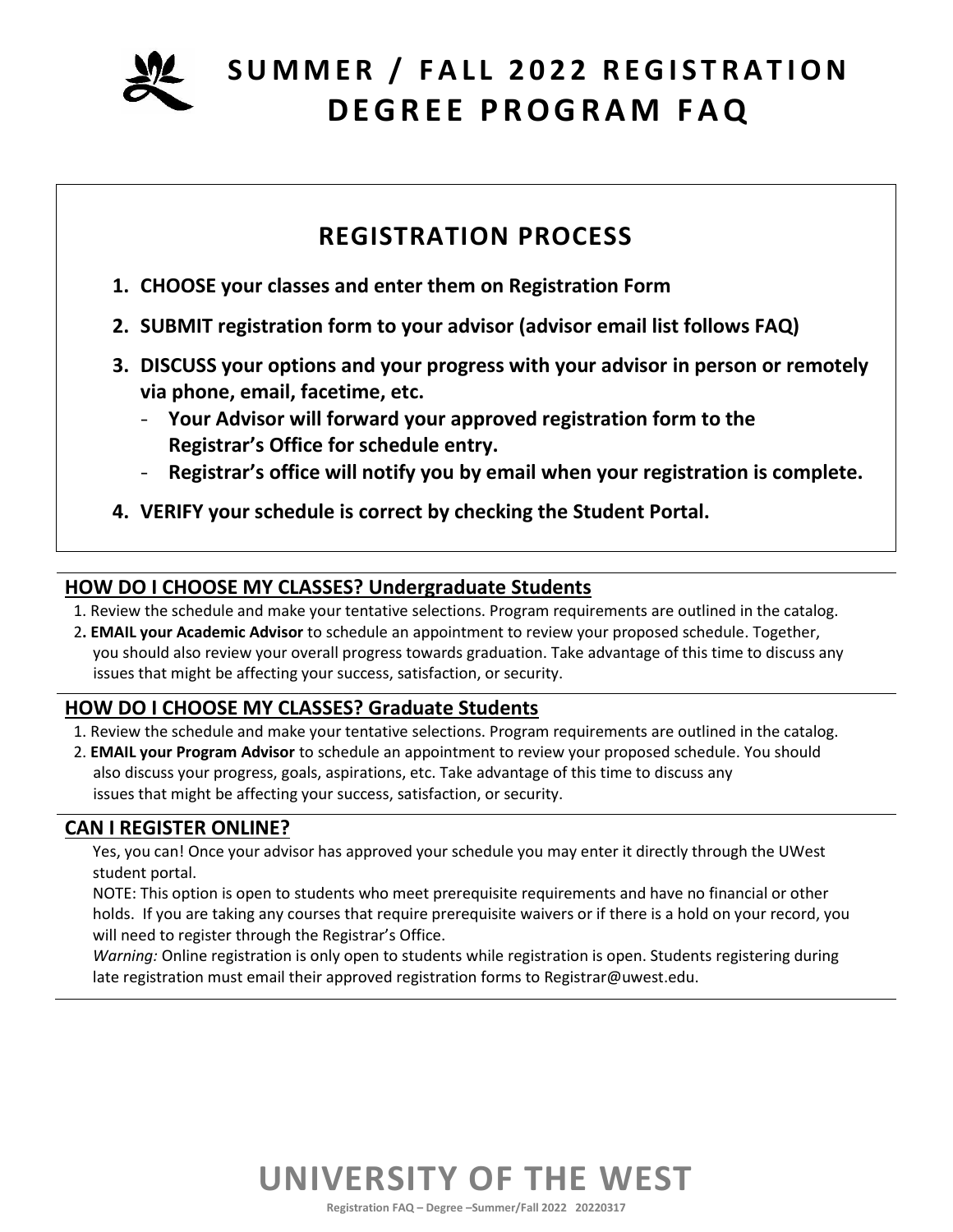

#### **HOW MANY CLASSES SHOULD I TAKE?**

- 1. Plan well. Undergraduates in a 3-unit class should expect to spend a minimum of 3 hours in class each week, and another 6 hours of work outside of class time reading, researching, writing, homework, etc. Grad students, a 3-unit class means 9 hours of work outside of class.
- 2. Undergraduates who want to graduate in 4 years must take an average of 15 units per term to complete the 120-unit requirement for a UWest bachelor's degree.
- 3. See the chart below for the standard course load expected for your degree level. Taking an extra class to speed up graduation is a fine idea if you are doing well in school and have the time to dedicate to your studies. However, if you work full-time or have other time intensive commitments, this might jeopardize your success. Your advisor must approve units over the maximum listed here.

|                             | Standard | Full-time | Half-time | Minimum | Maximum  |
|-----------------------------|----------|-----------|-----------|---------|----------|
| Undergraduates - All        | 15 units | 12 units  | 6 units   | 6 units | 18 units |
| Graduates – other than MDiv | 9 units  | 9 units   | 4.5 units | 6 units | 12 units |
| Graduates – MDiv            | 12 units | 9 units   | 4.5 units | 6 units | 12 units |

#### **I AM ON AN F-1 VISA – HOW MANY CLASSES DO I HAVE TO TAKE TO MAINTAIN STATUS?**

Students on an F-1 visa must maintain at least full-time enrollment every fall and spring term, with the following exceptions:

- You are entering your final term and have fewer units than full time remaining (reduced enrollment form required)
- You are a doctoral student, have completed all coursework but have not yet advanced to candidacy, and are taking QE or proposal preparation coursework (reduced enrollment form required)
- You are a doctoral student in candidacy status and taking continuous enrollment (1 to 4.5 units)

Full time: Graduate students = 9 units; Undergraduate students = 12 units; IEP students = 20 hours

Summer is an optional term and you may take one class, two classes, or no classes. It is up to you.

Special ONLINE/REMOTE rule for F-1 visa holders: you may take only one online class to fulfill the full-time requirement. Once you reach full-time status, you do have the option to take additional online/remote courses. Tip: Hybrid courses that have a mandatory on-campus component are counted as on campus.

#### **CAL GRANT RECIPIENTS**

Under California Law AB 2248 Sec. 69432.95, UWest is required to provide you the following information: (1) A Cal Grant award is limited to four academic years, except as provided in subdivision (c) of Section 69433.6. (2) An undergraduate student needs to take 15 units per semester or 30 semester units per academic year, in order to graduate within four years.

### **DO I REALLY NEED TO COMPLETE {WRITING, MATH, CS, SPEECH} THIS TERM?**

Undergraduates, completion of the general education core competencies during your first year is REQUIRED. Select your classes accordingly.

### **SPRING SEMESTER ISN'T OVER – HOW CAN I CHOOSE CLASSES FOR FALL?**

Good question! Just assume that you will successfully complete your current classes. After you register, you have until Friday, September 2 to adjust your schedule.

# **UNIVERSITY OF THE WEST**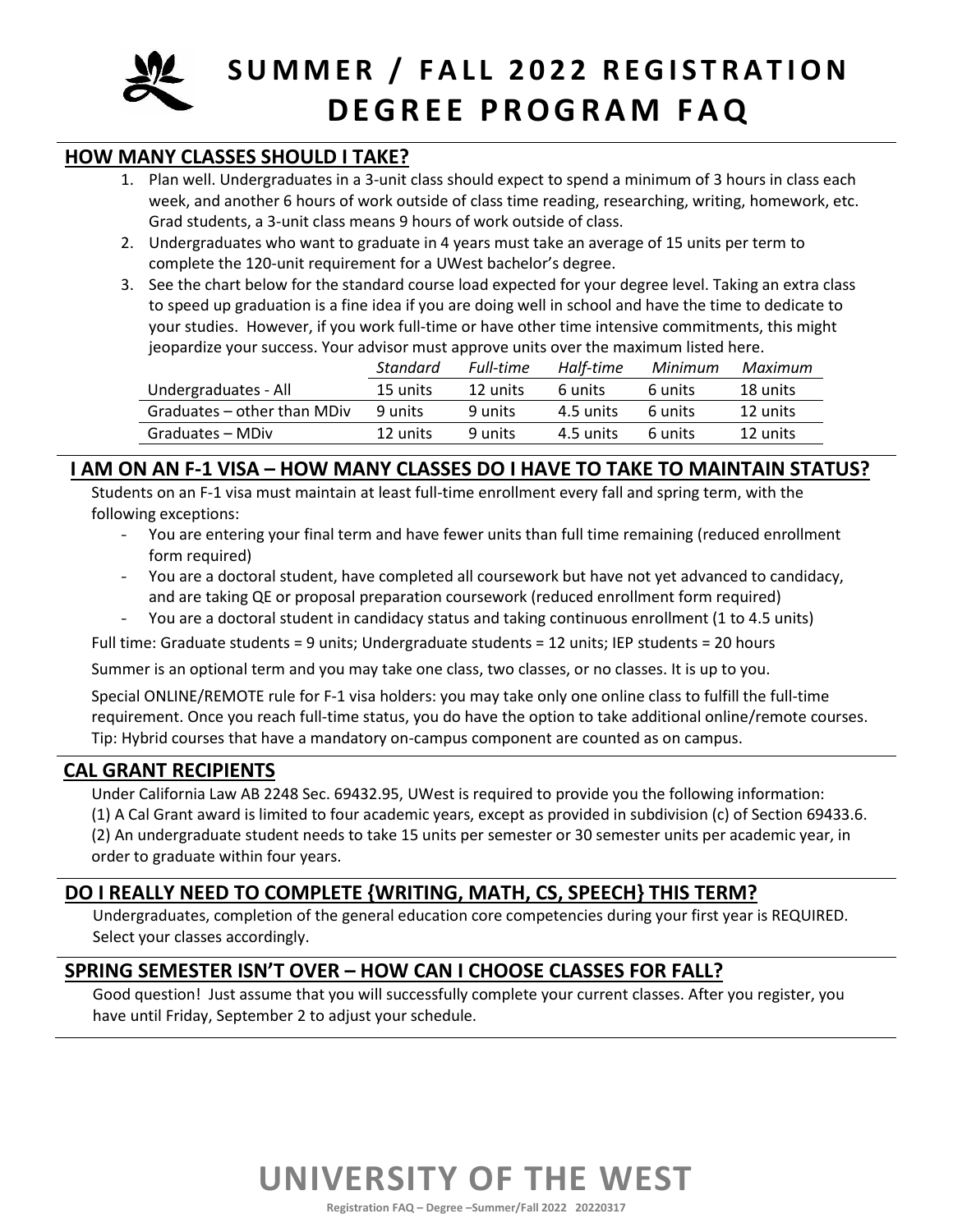

### **I DON'T MEET THE PREREQUISITES FOR A COURSE I WANT/NEED TO TAKE.**

You will need to meet with your program advisor to discuss your course options. If the advisor agrees that the class is right for you, have the advisor sign your registration/add-drop form then email the approved form to the Registrar's office to finish registering. You may also need instructor and/or chair approval. You need to be aware that prerequisites exist for a reason. Some classes are much more difficult or the outcome less beneficial if taken out of sequence. Discuss this with your program advisor.

#### **I AM GRADUATING IN FALL – IS THERE ANYTHING SPECIAL I NEED TO DO?**

Yes! Complete a Petition to Graduate form and submit it with your registration form when registering for your final term. If you register via the student portal, submit your petition before Registration closes. Before submitting the form, have it signed by your Department Chair or Program Advisor to confirm that you are graduating. Graduate students – be sure that you submit your degree check along with the petition to graduate.

Once that form is submitted, work hard and get those classes done. We're looking forward to having you cross the stage at Commencement in May 2023!

F-1 Students: If you need fewer than full time units to graduate, be sure to submit a Reduced Enrollment form to the International Student Advisor when you register. If you do not do so, you will be out of status.

### **I HAVE FINISHED ALL COURSE WORK AND AM WORKING ON MY DISSERTATION/THESIS. DO I NEED TO REGISTER FOR FALL?**

Yes, you must maintain continuous enrollment every fall and spring semester while preparing for your qualifying exam, preparing your proposal, writing and defending your dissertation (thesis), and until you successfully submit your dissertation (thesis) to the library. *Warning:* Failure to maintain continuous enrollment may result in the loss of your candidacy status.

Your department wants to keep in touch with you. Be sure to have your continuous enrollment registration approved by your program advisor or chair. Include your advisor's name on your schedule so that we put you in the correct section.

You are considered to be enrolled full-time for F-1 and financial aid deferment/eligibility requirements when registered for research/continuous enrollment even though you will be taking only 1 to 4.5 units. Note: Scholarship recipients may have a minimum enrollment requirement while you are on continuous enrollment. Check with Financial Aid if you are not sure how many units you must take to meet your scholarship requirements.

#### **WHAT IF I DON'T REGISTER BY MAY 1?**

You may still register during late registration, but you will be charged a \$50 late registration fee.

Students who do not register by the tuition payment deadline, August 18, 2022, will be considered to have voluntarily withdrawn from UWest. This will affect scholarships and aid, and for those of you who didn't actually plan to take time off, petitioning for reinstatement will create extra paperwork for you.

If you are approved for late registration or are successfully reinstated, you will be charged both the \$50 late registration fee and the \$100 late payment if applicable.

F-1 Students: Failure to register for fall semester will result in the termination of your Form I-20.

#### **I MISSED THE DEADLINES TO REGISTER. CAN I STILL ATTEND THIS FALL?**

Yes, with permission from the Chief Academic Officer, Chief Student Services Officer, and your chair. If you have been dropped from your program you will need to petition for reinstatement too. You will also be charged the \$50 late registration fee as well as the \$100 late payment fee, if applicable. Simplify your life – register on time!

### **UNIVERSITY OF THE WEST**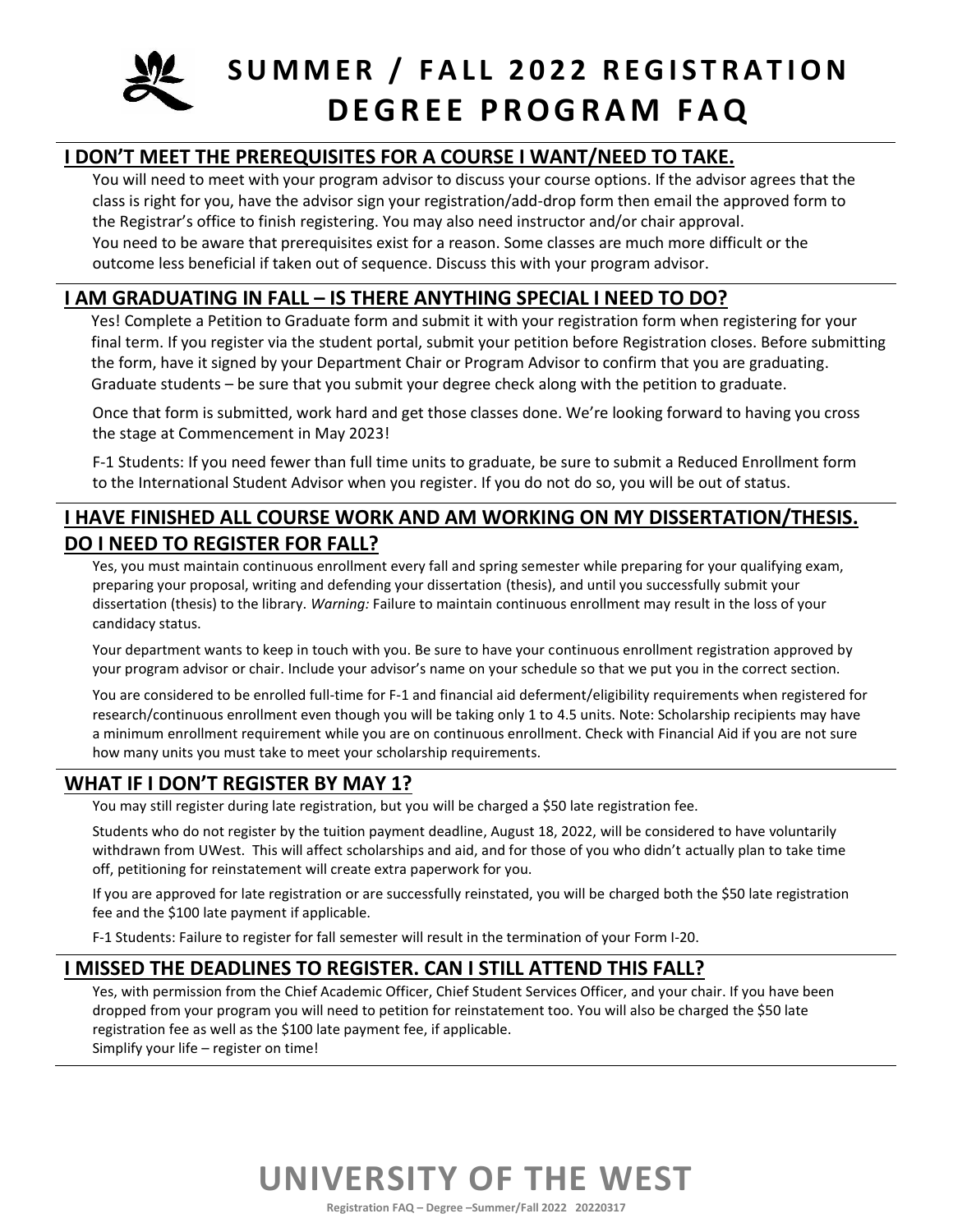

### **DO I NEED TO PAY WHEN I REGISTER FOR CLASSES?**

We encourage you to pay or make payment arrangements made as soon as you are registered for classes. If you wish to wait until the last possible minute, be careful to meet the Tuition Payment Deadline: 4:30 pm, **THURSDAY, August 18.** You must make any required payment or arrangements **NO LATER THAN 4:30 pm August 18** to avoid a late payment fee. Once you register, you are responsible for the tuition of all courses scheduled. If you plan to change your schedule, do so formally to be sure you are not charged for a course that you did not plan to take. Pay close attention to drop and refund deadlines.

NOTE: students who request refunds should be aware that they will be charged a \$20 processing fee.

#### **WHAT ABOUT MY AID, SCHOLARSHIP, GRANT, LOAN FOR FALL?**

 First question – is your FAFSA up to date? If not, get that done asap because no federal or state funding can be arranged until the FAFSA is submitted. We encourage you to check in with the Financial Aid Department during registration to make sure your funding is in place. They will be happy to answer your questions about all types of aid, including scholarships!

#### **HOW ABOUT TEXTBOOKS?**

Books are listed on the Schedule of Classes posted on the portal under course details. If you do not see textbook information when you click on course detail, the professor has not yet finalized the textbook selection. Check back for updates or email your instructor.

#### **CAN I CHANGE MY SCHEDULE AFTER I REGISTER?**

You may adjust your schedule through September 2, the add/drop deadline. Fill out a Registration/Add-Drop form, have it signed by your Academic Advisor (undergrads) or Program Advisor (grad students), then submit it to the Registrar's Office for processing.

*Money saving tip*: If you are thinking of reducing the number of units you are taking, be sure to submit add/drop paperwork NO LATER THAN Friday, August 26 to avoid paying partial tuition for the dropped course.

### **I AM THINKING ABOUT TAKING THE FALL SEMESTER OFF. IS THIS A PROBLEM?**

The fall semester is a standard period of enrollment – taking the term off is a big decision with potentially expensive side effects. Before making such a significant decision, be sure to sit down with your academic and financial aid advisors to discuss how this will affect your time to degree as well as your loans, grants, and scholarships.

Unless absolutely unavoidable, it is wise to restrict time off to the optional summer term. If you do need to take the fall semester off, submit an approved Leave of Absence/Withdrawal form to the Registrar's office when the spring semester ends. It will be processed as soon as grades are posted.

F-1 Students: You are required to maintain full-time enrollment every fall and spring semester. If you are considering taking time off other than summer, you must first meet with the International Student Advisor.

### **WHAT IF I MISS THE FIRST WEEK OR TWO OF THE TERM?**

If you register for a course, but do not attend that class on or before the add/drop deadline without prior approval from the instructor, you *may be removed* from that course roster. The change in units may affect your aid or scholarship eligibility and the amount of aid you can receive. If you are studying on an F-1 visa and this drops you below full time, you may lose your F-1 status.

- If you add a class after the first class session has already met, be sure to attend the next scheduled session.
- If you are dropped, you may petition for reinstatement, but reinstatement is not guaranteed.

*PLEASE BE AWARE:* This does not mean that you can drop a class just by not attending. If your instructor does not request that we remove you from the roster, you remain enrolled in the course and are responsible for full tuition and assignments. Be sure to submit the necessary paperwork to ensure your schedule is exactly as you want it – and to avoid paying for a class you don't want to take!

*ANY QUESTIONS?* Contact the Registrar at [JeanetteA@uwest.edu.](mailto:JeanetteA@uwest.edu)

### **I AM IN THE INTENSIVE ENGLISH PROGRAM THIS TERM – WHEN DO I REGISTER?**

You will register during the last week of the spring semester, May 9 - 13. Instructions will be sent in May.

### **UNIVERSITY OF THE WEST**